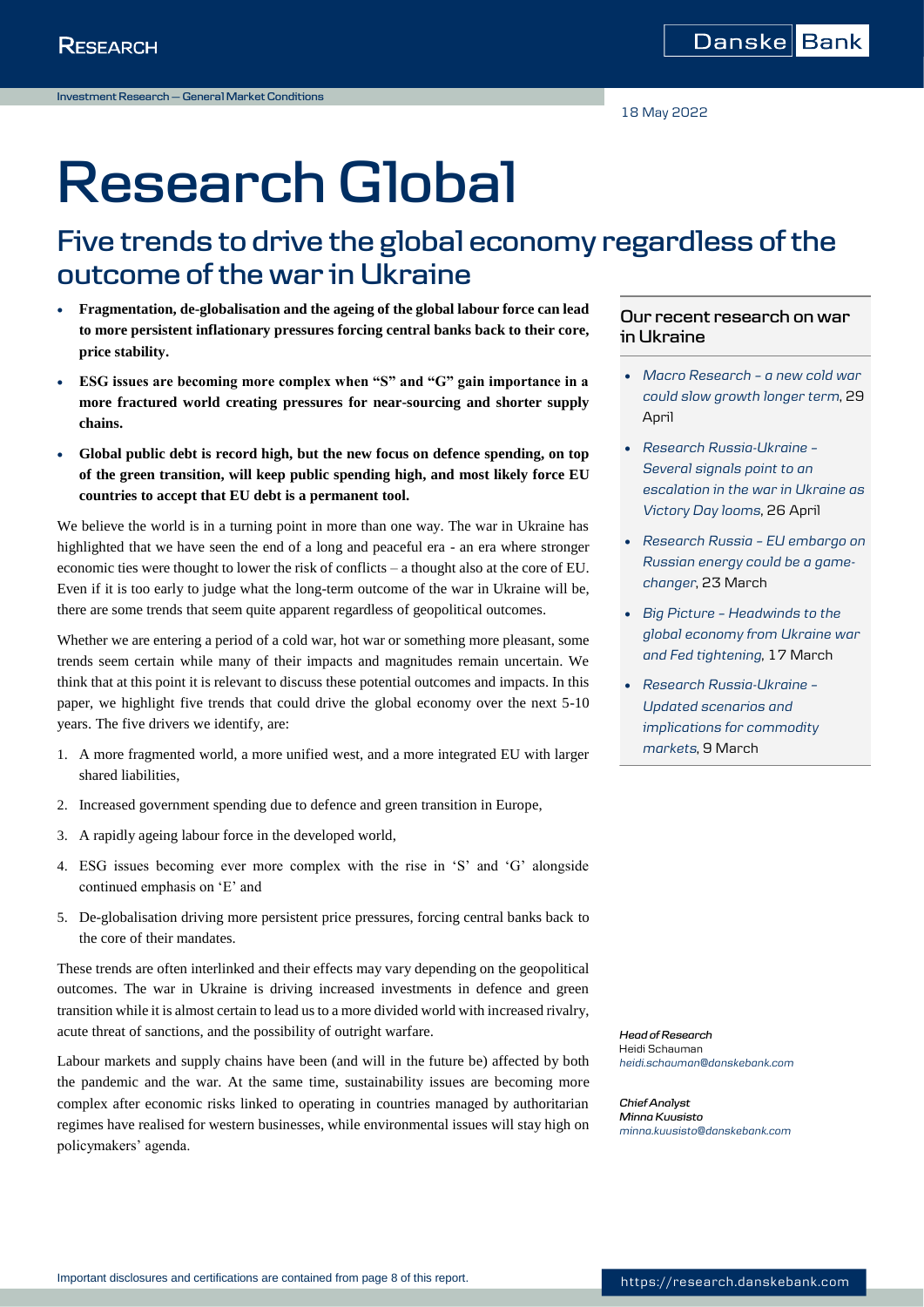## **Trend #1: A more fragmented world, a more unified west, and a more integrated EU with larger shared liabilities**

In our *Macro Research – [a new cold war could slow growth longer term](https://research.danskebank.com/research/#/Research/article/12a792d5-eacb-4866-89a2-f652b51a4191/EN)*, 29 April, we elaborate on the new world order driven by both increased longer term tensions between China and the west and now during the past months by Russia's attack on Ukraine. We see there is an increased risk of a new cold war (smaller but non-negligible risk of broader hot war as well), which would split the world into strict zones of interest, one democratic western, another autocratic eastern, ending globalisation in its current form. This extreme scenario is not our baseline but rather a milder version of geopolitical and economic blocks. In this scenario, there would still be international trade over the block borders, but integration would not continue, rather the opposite. Near-sourcing would increase in speed over the coming 10 years and supply chains would increasingly be brought home. This would all else equal put downward pressure on growth, when the positive effects from the specialisation globalisation has made possible, reverses.

Also, inflationary pressures would in this scenario be larger than during the past decades due to a less globally integrated world, less specialisation and more upwards price pressures when an increasing amount of task need to be performed in areas with rapidly ageing workforce and higher labour costs. Digitalisation and automation could ease this pressure, but these effects also come with a considerable lag.



In this kind of geopolitically split world, the role of the EU could potentially become even more important with its large internal market. At the same time, massive public debt will in longer term restrict the fiscal space in some EU countries, most notably those in southern Europe that need structural reforms the most.

In order to find a more stable solution longer term, we see it as likely the EU will move towards a system with a permanent EU level debt (following the temporary NGEU framework) that can be used to even out regional differences despite strong opposition to this by many of the more well governed countries in the EU. Hence, we see that the increased geopolitical tensions also call for a stronger and more stable EU. Deeper fiscal integration would enable this, but at the expense of less sovereignty of member states. EU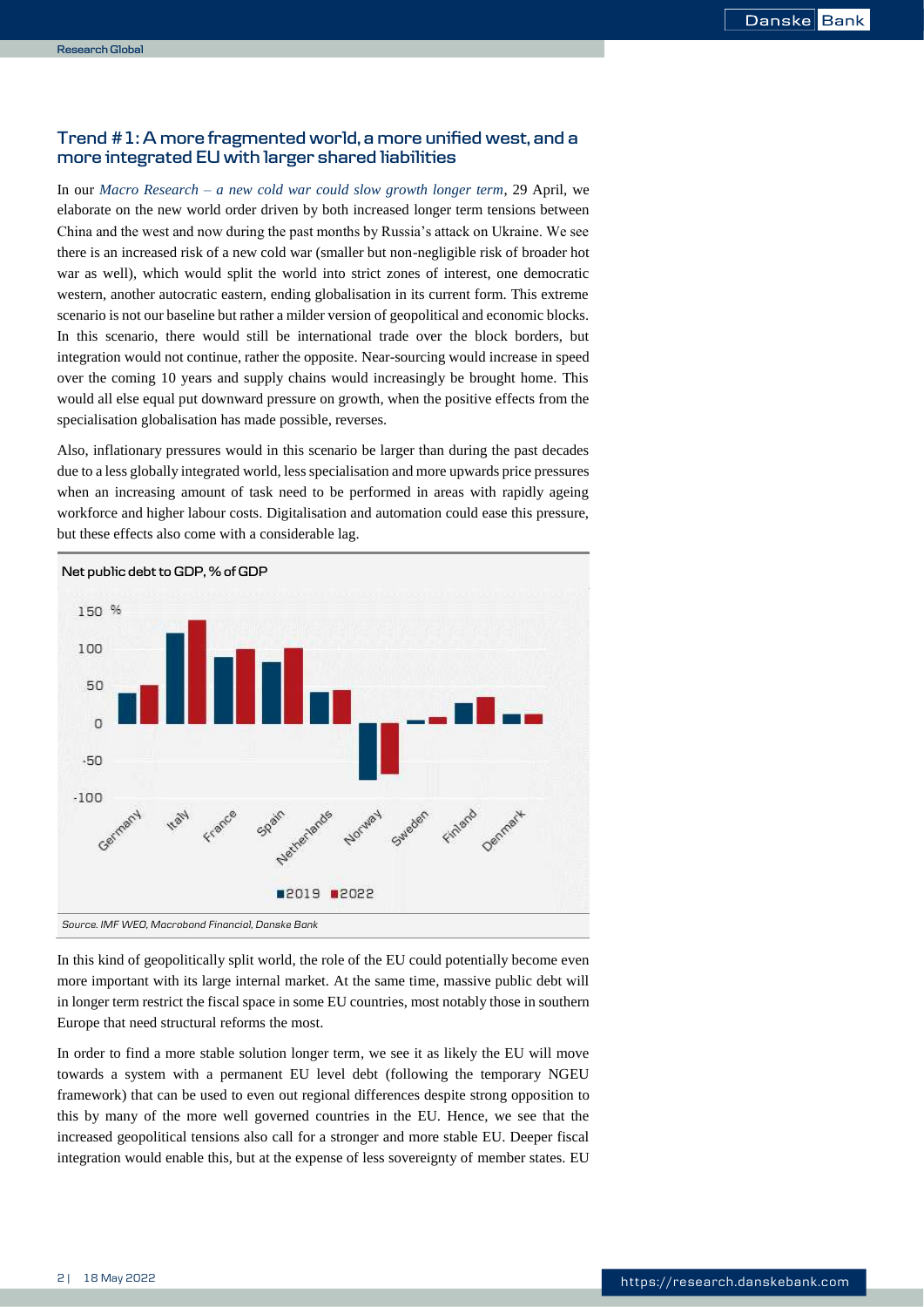has historically taken its largest leaps in times of crisis and this is what we expect will happen this time as well.

On the other hand, there is a risk of a rise in populism that cannot be excluded in this kind of scenario given that there are a lot of people who associate deeper EU-level integration and shared liabilities with economic misery. Many people also feel they have been unfairly treated during the pandemic, and at the same time, high inflation is eroding purchasing power and driving a more polarized labour market in many countries. We think success of populist parties could, if it materializes, stop the development of the federal aspects of EU and also hamper cooperation within a potential western block of countries challenging the divide between the democratic west and the autocratic block. On the other hand, this is a risk that has been imminent through the history of EU, but has yet to materialize.

## **Trend #2: Increased government spending on defence and green transition in Europe**

After Russia launched its invasion on Ukraine, several EU countries have announced increases in defence spending going forward. We have collected information on these announcements across major European and Nordic economies. For now, only three countries, France, Norway, and Finland spend 2% of GDP on defence (in line with NATO's recommendation). For other countries, defence spending accumulates to around 1.5% of GDP and for example in Spain, defence spending is only at 1% of GDP.

The expected rise in defence spending will have both economic and political implications. Private businesses operating in the defence sector are likely to benefit particularly if we are heading towards a new 'cold war' period (see our *Macro Research – [a new cold war could](https://research.danskebank.com/research/#/Research/article/12a792d5-eacb-4866-89a2-f652b51a4191/EN)  [slow growth longer term,](https://research.danskebank.com/research/#/Research/article/12a792d5-eacb-4866-89a2-f652b51a4191/EN)* 29 April). Even in our geopolitical base case, we expect spheres of interest increasingly entering into play, which is likely to boost defence industry. Europe is likely to catch up the US in terms of their defence spending and military capacity, which, over time, should improve the power balance amongst NATO member countries. On the other hand, the post-WW2 peace dividend has allowed many other sectors to flourish, and now, higher defence spending may crowd out investments into other more productive sectors, implying a negative impact on potential growth.





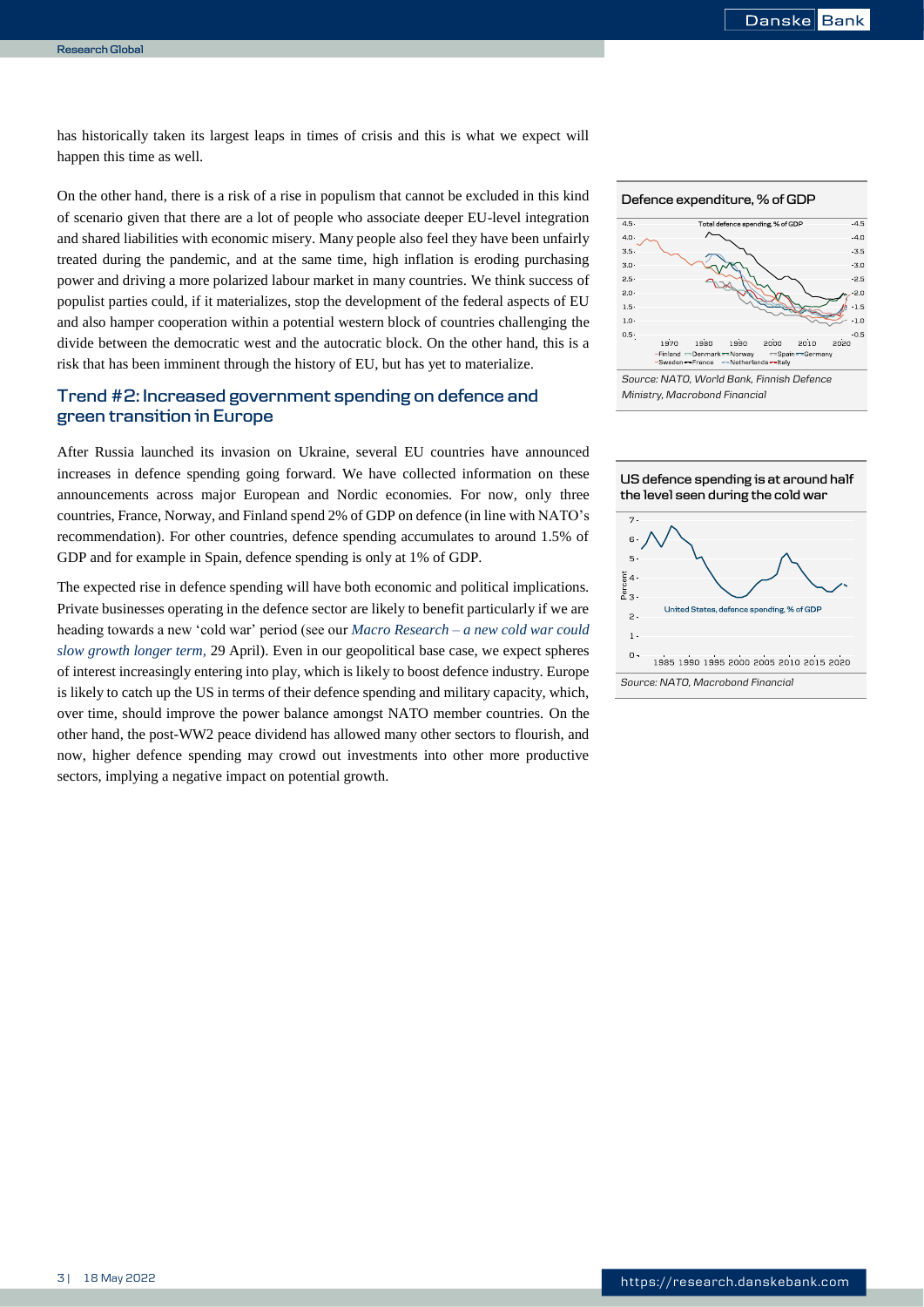| Defence spending announced after the invasion of Ukraine |                                                                                                                                                                                           |
|----------------------------------------------------------|-------------------------------------------------------------------------------------------------------------------------------------------------------------------------------------------|
| Germany                                                  | Chancellor Scholz announced that defence spending will reach the NATO's<br>target of 2% of GDP. The government has pledged EUR100bn in 2022 (It<br>was EUR47bn in 2021).                  |
| France                                                   | Has not announced anything yet but the future framework of the military<br>much depends on the upcoming presidential electionas Le Pen has stated<br>her desire for France to leave NATO. |
| Italy                                                    | Currently spends about 1.4% of output (EUR24.4bn) but voted in<br>parliament to increase spending to 2% [EUR37.8bn] by 2028.                                                              |
| Spain                                                    | Will reach the 2% target within a "multi-annual period" according to prime<br>minister Pedro Sánchez.                                                                                     |
| <b>Netherlands</b>                                       | Nothing announced yet but opposes slacking the EU budget rules that<br>would allow for increasing military spending.                                                                      |
| Finland                                                  | Agrees to add EUR2.2bn to military spending spread over four years which<br>is an increase of 70%                                                                                         |
| Denmark                                                  | Will increase spending gradually to reach 2% of output by 2033,<br>equivalent to an increase of EUR2.45bn in annual spending                                                              |
| Sweden                                                   | Said it will increase defence spending EUR300m this year and reach the<br>2% target of GDP "as soon as possible" which will require them to spend<br>around EUR10.62bn a year.            |
| Norway                                                   | Pending parliamentary approval, Norway will provide an extra EUR310m<br>towards defence                                                                                                   |

The war in Ukraine is also leading to Europe cutting their reliance on Russian energy imports. Over time, this will require massive investments in the green transition. While energy transitions certainly take time as there typically is a multi-year lag between an investment decision and the actual infrastructure investment taking place, strong political support should ensure a favourable environment for green investments going forward.

Looking at the current plans across major EU economies and the Nordics, investments will mostly target renewable energy infrastructure, energy storaging (including hydrogen technologies) and electrification of industries and transportation. While these investments are necessary in speeding up energy transition, during the transition period, other measures are needed in order to fill the gaps in energy supply. Hence, during the transition, we think governments are likely to focus more on energy efficiency by e.g. providing incentives (such as VAT discounts) on heat pumps and other energy-saving technologies. Capital inflows and investments are expected to benefit businesses that enable such technologies and solutions over the next few years.

The green transition could fuel more persistent price pressures, or at least, contribute to more volatility in headline inflation going forward. *[The IEA has estimated](https://www.iea.org/reports/the-role-of-critical-minerals-in-clean-energy-transitions/reliable-supply-of-minerals#abstract)* that sustainable development scenarios imply a scale of demand growth for metals and minerals well above the levels seen in recent decades. Electrification of western societies will require a massive amount of industrial metals such as nickel and cobalt, whose average demand growth is expected two and five times higher in the period to 2040 compared to levels seen in 2010. While renewable energy is likely cheaper than fossil energy in the long run, increased volatility in other commodity prices as a result from temporary or more permanent supplydemand mismatches could contribute to upwards inflation pressures.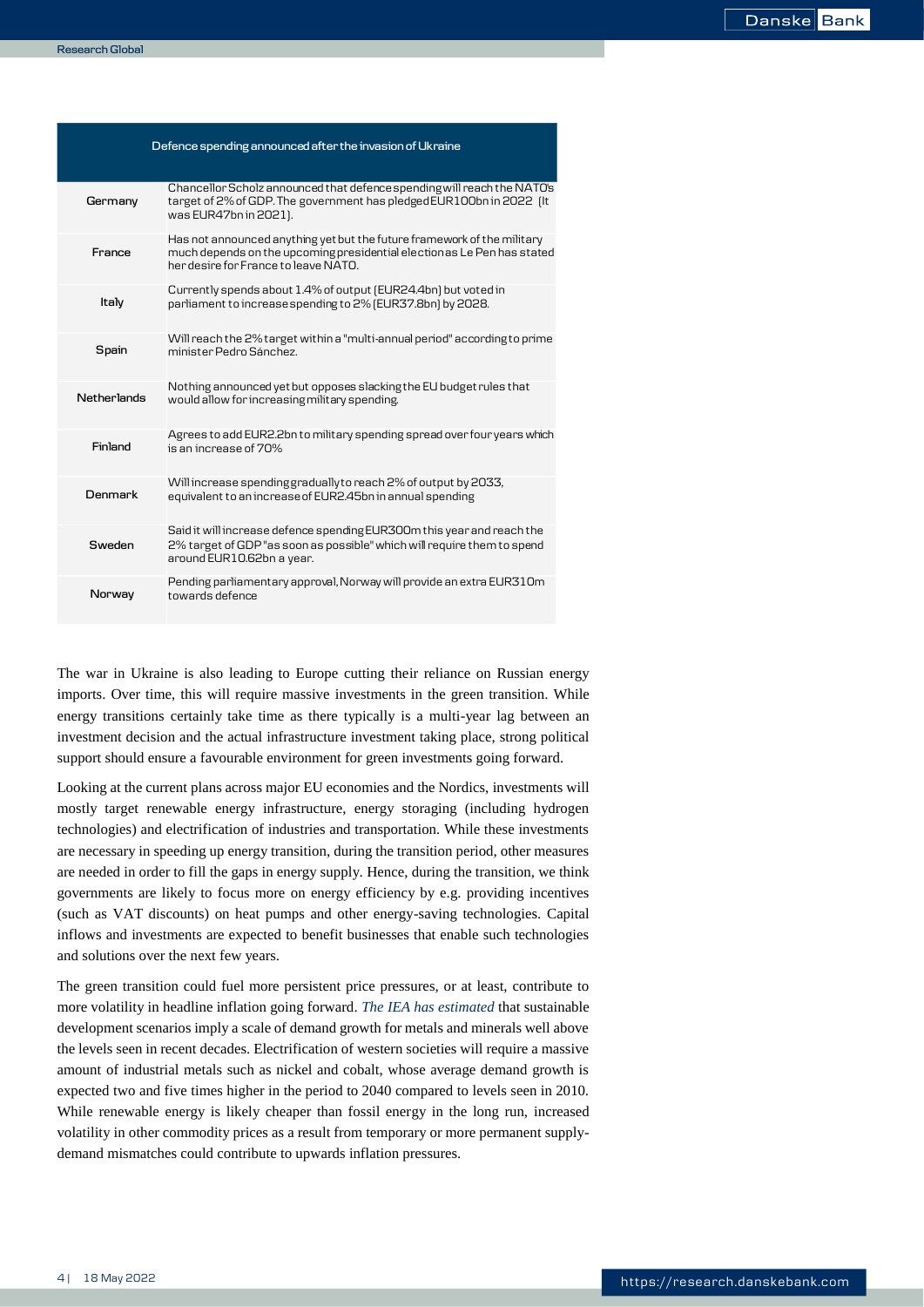.

At the same time, public investments in defence and green transition will support growth and can buffer economies in case we end up in a new 'cold war' period where a collapse in confidence hampers private investments and consumption. Particularly in a scenario of weaker economic growth, investments in defence and green transition need to be financed with debt, which will add further pressure on government finances. It is also possible, even likely, that some of these investments will be financed with common EU debt, which could create a public backlash as we discuss under trend 1.

| Investments in the green transition planned ahead |                                                                                                                                                                                                                                                                                                                                                                                                                                                 |  |
|---------------------------------------------------|-------------------------------------------------------------------------------------------------------------------------------------------------------------------------------------------------------------------------------------------------------------------------------------------------------------------------------------------------------------------------------------------------------------------------------------------------|--|
| European Union                                    | Set in place the recovery and resilience plan in the wake of Covid-19 to help, among other things,<br>advance the green transition and reach climate neutrality by 2050 by making available EUR723.8bn in<br>total (EUR385.8bn in loans and EUR388bn in grants) to member countries. Plans approved so far<br>show that about 40% is aimed towards climate and 26% for digital spending. It will finance reforms<br>and investments until 2026. |  |
| Germany                                           | Has earmarked EUR200bn to fund industrial transformation between now and 2026, including climate<br>protection, hydrogen technology and expansion of the electric vehicle charging network.                                                                                                                                                                                                                                                     |  |
| <b>France</b>                                     | The "Relaunch France" plan that was presented in the wake of Covid-19 includes EUR30bn for the<br>green transition. Key areas in the plan are transport (EUR11bn), energy industry (EUR9bn),<br>construction (EUR7.5bn) and agriculture (EUR1.2bn). Macron's 2030 green investment plans calls for<br>EUR30bn to be spent on reducing carbon emmisions.                                                                                         |  |
| Italy                                             | Is the largest recipient of Next Generation EU funds. At least 37% of the EUR210bn must benefit<br>climate action. 31% (EUR69.8bn) will be allocated to the Green Revolution and Ecological Transition<br>and more than 14% (EUR32bn) is allocated to infrastructure for sustainable mobility covering the<br>2021-2026 budget planning.                                                                                                        |  |
| Spain                                             | Will invest EUR6.9bn in renewables, green hydrogen and energy storage over the next two years<br>through what has been called Strategic Project for Economic Recovery and Transformation.                                                                                                                                                                                                                                                       |  |
| <b>Netherlands</b>                                | Mark Rutte has put forward a proposal for a EUR35bn climate and transition fund, with EUR15bn<br>specifically for the development of "advanced renewable energy carriers" and a proposal for<br>construction of two new nuclear power plants.                                                                                                                                                                                                   |  |
| Finland                                           | Finland's recovery and resilience plan in 2022-2026 supports the aim to become carbon neutral by<br>2035 through the Climate Change Act. The plan includes EUR155m investments in energy<br>infrastructure, EUR155m in new energy technology, EUR150m in low-carbon hydrogen and carbon<br>capture and utilisation and EUR60m in direct electrification and decarbonisation of industrial<br>processes.                                         |  |
| Denmark                                           | Government has set aside EUR940m until 2030 to assist companies that have difficulties adapting to<br>the newly instated carbon tax. The government also aims to spend EUR33.3m in 2022, EUR53.4m in<br>2023. EUR44.1m in 2024 and EUR45.1m in 2025 directed towards climate and environment.                                                                                                                                                   |  |
| Sweden                                            | Aims to be carbon neutral by 2045. Sweden has allocated 44.4% of its total EUR3.3bn allocation from<br>the recovery and resilience plan towards the green transition. Key projects include EUR811m for local<br>and regional climate investment and EUR286m to support the green transition via direct<br>electrification and decarbonisation of industrial processes.                                                                          |  |

## **Trend #3: An ageing labour force**

During the past decades, an abundance of skilled labour supply has played an important part for how the global economy has evolved. Outsourcing to regions with cheaper labour has been a corner stone for many corporates in the drive for increased profit. This massive wave of outsourcing has played an important role for lifting hundreds of millions of people out of extreme poverty, especially in China, but also in other countries in Asia. On the other side, the same trends have played an important role in the erosion of the middle class in the west.

Geopolitical tensions together with ageing, not only of labour forces in the west, but also in China with a delay compared to Europe and North America, this situation is up for a change. Cheap labour is only relevant if it has the right skill set and is living in areas that are politically and economically stable enough to have production facilities in. The age dependency ratio, which measures the share of working age population to total population, is not worsening considerably on a global scale during the coming decades. The problem is that the positive developments are mainly happening in still very poor countries, and is hence irrelevant on a large scale for business purposes unless substantial effort is made to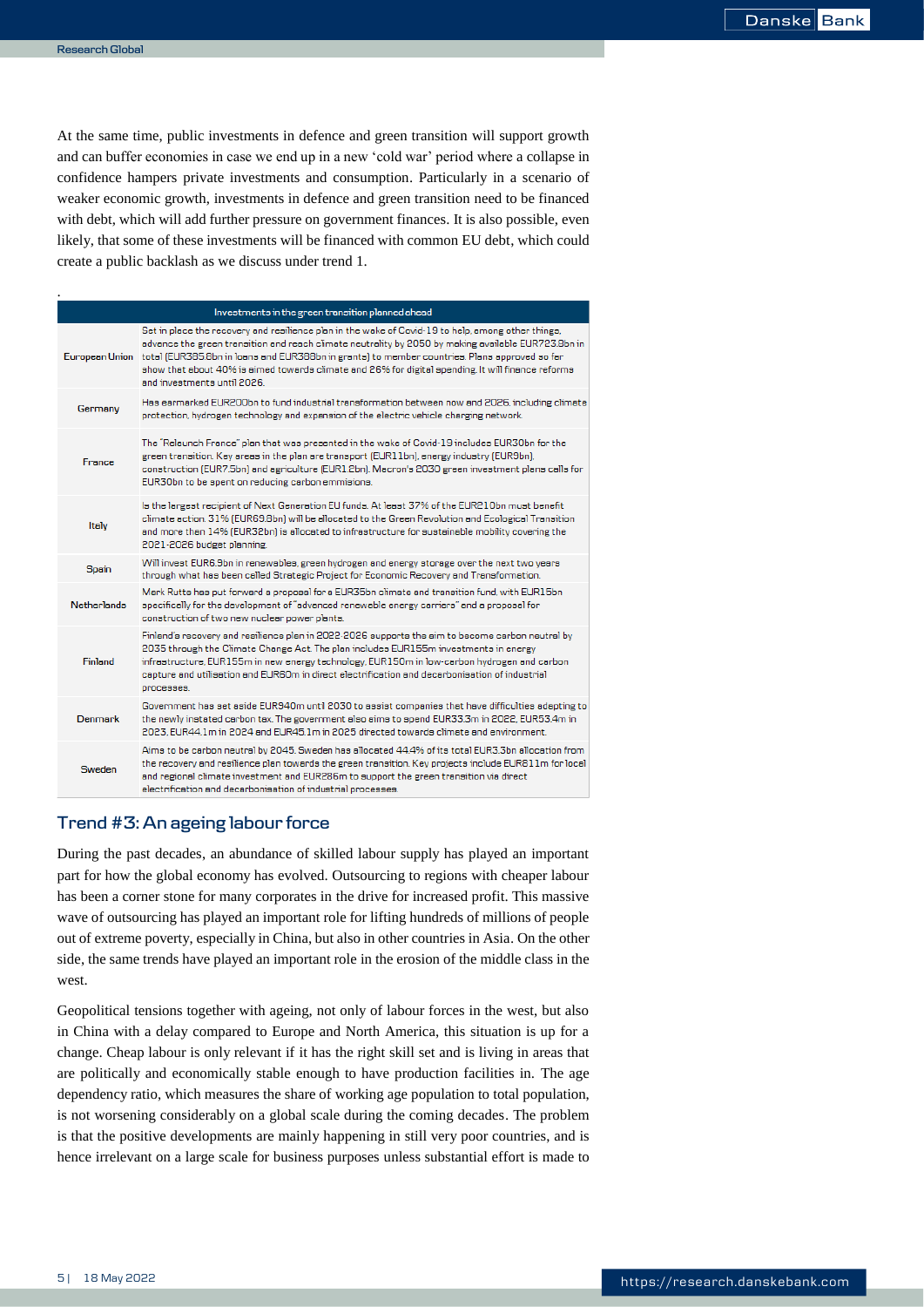

create a better enabling environment for private sector. Outsourcing is only relevant if the country to which you outsource is a trusted and stable companion.

## The ageing population, not only in the west, but also in many key developing countries, can during the coming decades play an important role in pushing up inflationary pressures due to labour shortages. If the pressure turns out to be more permanent in nature this should lead to a shift towards larger focus on capital relative to labour in the production process as capital becomes seen relatively cheaper compared to labour. More investments, automation and robotisation together with near-sourcing could in turn boost productivity growth that has been sluggish for decades, but this kind of positive outcome is far down the lane and there are many shocks and phenomena that could change the course.

## **Trend #4: ESG issues becoming ever more complex with the rise in 'S' and 'G' alongside continued emphasis on 'E'**

Over the last decade, the global business community has met constantly rising demands from their key stakeholders on sustainability. What started as CSR (corporate social responsibility) has over time turned into ESG (environmental, social and governance) integration into a range of business activities. While green-washing and rainbow-washing still occurs, nowadays, the best-in-class responsible businesses build their business models around sustainability – not only ensuring ESG risks are appropriately managed across their supply chains and production lines, but offering products or services that contribute to solving some of the big challenges of our time, such as climate change.

We believe focus on sustainability amongst businesses will only strengthen in the future as the topic stays high on key stakeholders' agenda. However, we expect a shift in focus on sustainability-related matters with social and governance aspects rising in importance, as a result from the consequences for businesses from the sanctions against Russia but also due to higher awareness of human rights and governance issues in China.

Until now, focus on environmental sustainability and tackling climate change have dominated corporate sustainability agendas as well as the sustainability objectives of the global financial industry. The COVID-19 pandemic revealed many of the flaws and gaps in modern societies, not just in the poorer parts of the world but also in some major Western economies. Under-resourced health systems, insufficient social security nets and the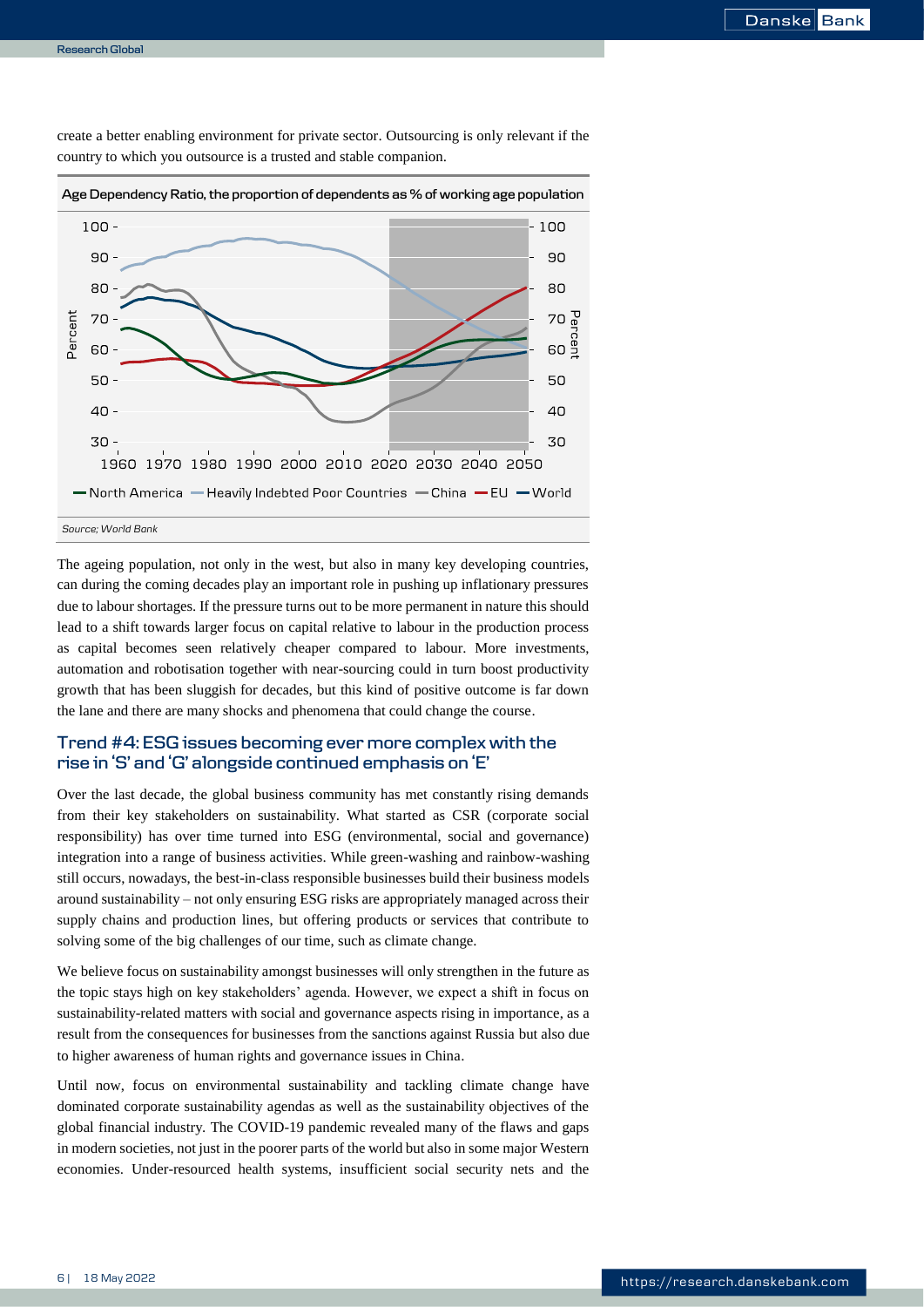unequal position of many of the blue-collar workers compared to white-collars are only some of the social problems re-identified during the pandemic.

As a result from the war in Ukraine, focus on good governance is on the rise as well. Even if sanctions would not prohibit a business from operating in Russia, reputational risks most likely do. Business leaders are likely to put more focus on country and political risks going forward as they assess which markets to target and how to organise their production. Risk assessments should include the fact that countries with authoritarian regimes resorting to constant human rights violations or countries at risk of conflicts have a higher probability of being boycotted by western businesses or targeted with sanctions by the west.

At the same time, quitting operations in any market will also have societal impacts, which responsible businesses are forced to consider as withdrawal will lead to e.g. job losses. From the viewpoint of global socio-economic development, it is undesirable that businesses would escape in masses from developing markets that are in urgent need of more private investments and economic growth.

The rising demands from key stakeholders on many businesses to do their share in tackling some of the most prominent global challenges such as climate change, loss of biodiversity and persistent global inequality will leave businesses with no other option than to integrate sustainability into their strategies and business models. Frontrunners in this field are likely to benefit in the form of more robust risk management frameworks, solid customer demand and lower cost of capital.

## **Trend #5: De-globalisation driving more persistent price pressures, forcing central banks back to the core of their mandates**

Ageing of the labour force, a broader ESG focus, the green transition and a more fragmented world with longer term geopolitical tensions all limit globalisation in some form. Supply chains that are shorter, closer and carefully chosen with the aspects mentioned above in mind, could all else equal, lead to higher price pressures also longer term.

We see that all the dominant trends right now are pushing us into a slowdown of globalisation, possibly even a reversal. The process will be gradual and be much more visible in some areas, like energy production. In the best case, many of these trends can spur innovation and investments longer term, but before this kicks in, if at all, it will create a more inflationary environment. This will in turn force central banks to give much more attention to their price stability mandates.

Over the coming year, we think central banks will do 'whatever it takes' to ensure inflation expectations, a key measure of their credibility, remain anchored. In both the US and the euro area, this means interest rates are soon likely to rise to levels last seen a decade, or longer, ago. How long rates will remain high, depends on the persistence of inflation pressures. Price pressures should ease if or when the global economy enters a recession, as total demand adjusts. However, in the long run, supply-side shocks discussed in this note could imply that tighter monetary policy is warranted even if growth slows down markedly.

In the best case, the pickup in innovations and productivity dominate in the long term, boosting economic growth and making tighter monetary policy less of a problem. But in the worst case, the global economy ends in a stagflation trap, detrimental not only for economic development but also for broader social cohesion. While the pandemic is fading into the background and the war in Ukraine is not causing market turbulence any longer, a lot of uncertainty prevails and only one thing is certain: the repercussions from these two 'black swan' events will have long-lasting implications for the operating environment of Nordic and global businesses.



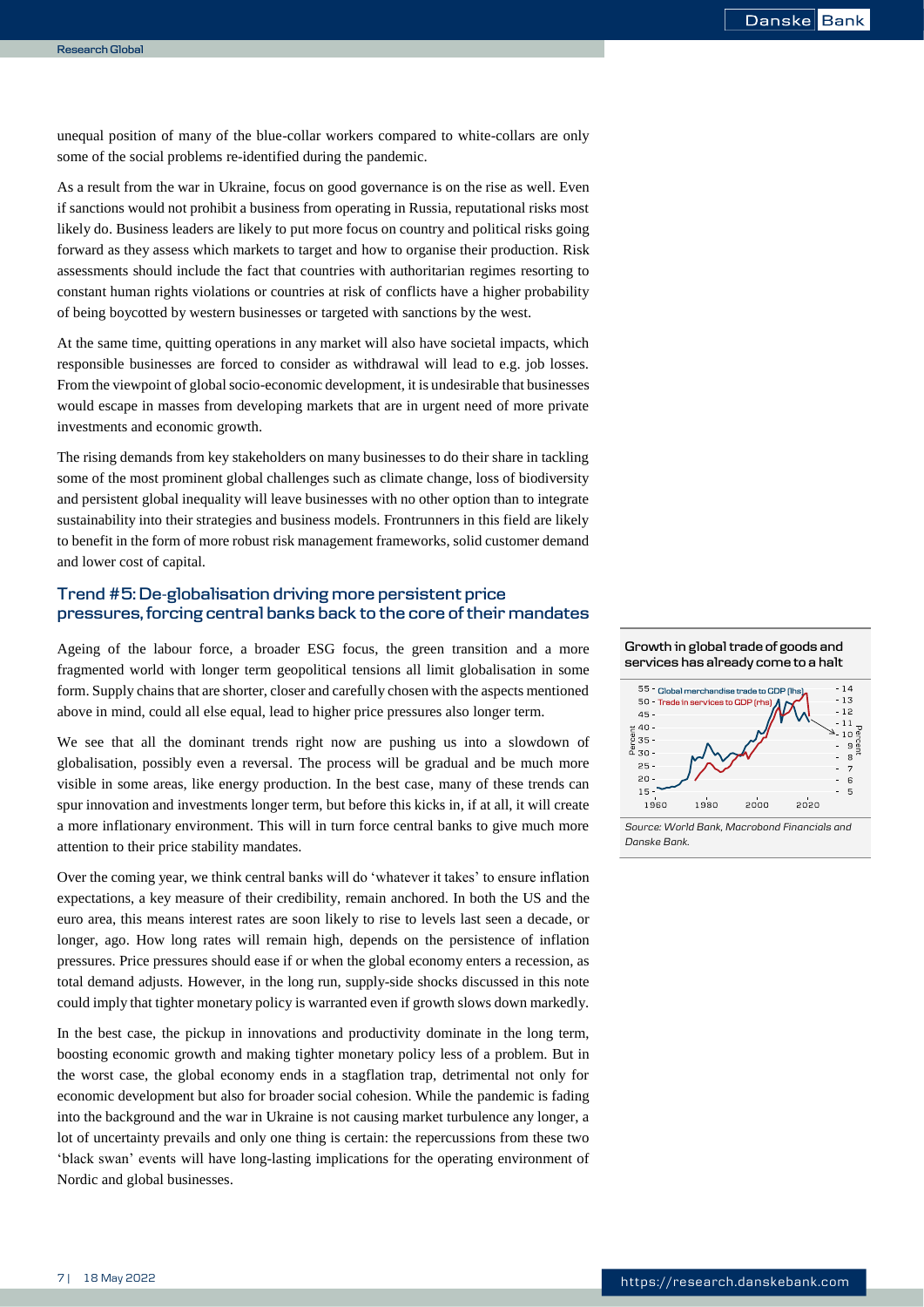## **Disclosures**

This research report has been prepared by Danske Bank A/S ('Danske Bank'). The authors of this research report are Heidi Schauman, Head of Research and Minna Kuusisto, Chief Analyst.

#### **Analyst certification**

Each research analyst responsible for the content of this research report certifies that the views expressed in the research report accurately reflect the research analyst's personal view about the financial instruments and issuers covered by the research report. Each responsible research analyst further certifies that no part of the compensation of the research analyst was, is or will be, directly or indirectly, related to the specific recommendations expressed in the research report.

#### **Regulation**

Authorised and regulated by the Danish Financial Services Authority (Finanstilsynet). Deemed authorised by the Prudential Regulation Authority. Subject to regulation by the Financial Conduct Authority and limited regulation by the Prudential Regulation Authority. Details of the Temporary Permissions Regime, which allows EEA-based firms to operate in the UK for a limited period while seeking full authorisation, are available on the Financial Conduct Authority's website.

Danske Bank's research reports are prepared in accordance with the recommendations of the Danish Securities Dealers Association.

#### **Conflicts of interest**

Danske Bank has established procedures to prevent conflicts of interest and to ensure the provision of high-quality research based on research objectivity and independence. These procedures are documented in Danske Bank's research policies. Employees within Danske Bank's Research Departments have been instructed that any request that might impair the objectivity and independence of research shall be referred to Research Management and the Compliance Department. Danske Bank's Research Departments are organised independently from, and do not report to, other business areas within Danske Bank.

Research analysts are remunerated in part based on the overall profitability of Danske Bank, which includes investment banking revenues, but do not receive bonuses or other remuneration linked to specific corporate finance or debt capital transactions.

#### **Financial models and/or methodology used in this research report**

Calculations and presentations in this research report are based on standard econometric tools and methodology as well as publicly available statistics for each individual security, issuer and/or country. Documentation can be obtained from the authors on request.

#### **Risk warning**

Major risks connected with recommendations or opinions in this research report, including as sensitivity analysis of relevant assumptions, are stated throughout the text.

#### **Date of first publication**

See the front page of this research report for the date of first publication.

## General disclaimer

This research has been prepared by Danske Bank A/S. It is provided for informational purposes only and should not be considered investment, legal or tax advice. It does not constitute or form part of, and shall under no circumstances be considered as, an offer to sell or a solicitation of an offer to purchase or sell any relevant financial instruments (i.e. financial instruments mentioned herein or other financial instruments of any issuer mentioned herein and/or options, warrants, rights or other interests with respect to any such financial instruments) ('Relevant Financial Instruments').

This research report has been prepared independently and solely on the basis of publicly available information that Danske Bank A/S considers to be reliable but Danske Bank A/S has not independently verified the contents hereof. While reasonable care has been taken to ensure that its contents are not untrue or misleading, no representation or warranty, express or implied, is made as to, and no reliance should be placed on, the fairness, accuracy, completeness or reasonableness of the information, opinions and projections contained in this research report and Danske Bank A/S, its affiliates and subsidiaries accept no liability whatsoever for any direct or consequential loss, including without limitation any loss of profits, arising from reliance on this research report.

The opinions expressed herein are the opinions of the research analysts and reflect their opinion as of the date hereof. These opinions are subject to change and Danske Bank A/S does not undertake to notify any recipient of this research report of any such change nor of any other changes related to the information provided in this research report.

This research report is not intended for, and may not be redistributed to, retail customers in the United Kingdom (see separate disclaimer below) and retail customers in the European Economic Area as defined by Directive 2014/65/EU.